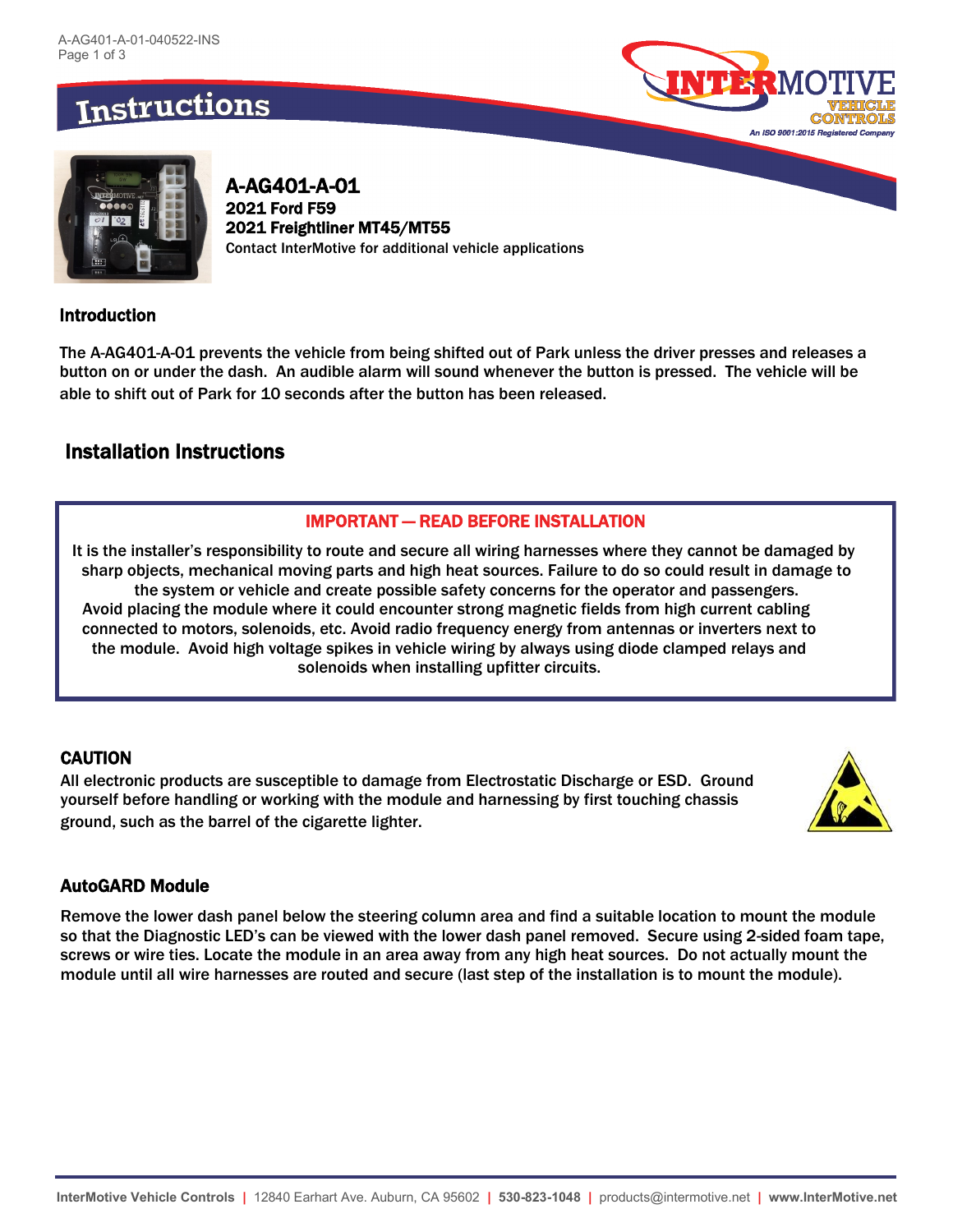# Instructions

## Shift Lock AutoGARD Switch Harness (Part #840-00151)

- 1. Drill a 0.500" inch hole in a location that is close enough to the shifter to be accessed with one hand while the other hand reaches the shifter.
- 2. Unplug the 2-pin Black connector from the harness and route the connector through the previously drilled hole.
- 3. Install the button in the hole.
- 4. Plug the mating Black connectors together and then plug the 4-pin Molex connector into the mating connector at the AutoGARD module.

### AutoGARD Shift Lock Harness (part #840-00150)

- 1. Locate the 6-pin connector attached to the solenoid on the shifter.
- 2. Unplug the solenoid connector and plug the mating connector from the A-AG401-A-01 (part #840-00150) into the mate.
- 3. Plug the other end of the A-AG401-A-01 connector into the remaining mate.
- 4. Plug the 3-pin connector with the Red wire into the mating connector on the vehicle. If the mate is not available, cut the Red wire near the connector and connect it to a Hot in Run circuit.
- 5. Plug the 10-pin Molex connector into the mating connector at the AutoGARD module.

#### AutoGARD Operating Instructions

- 1. Ensure that the vehicle can not be shifted out of Park.
- 2. Press the previously installed button and confirm that an audible alarm is heard from the AutoGARD module.
- 3. Release the button and confirm that the vehicle can be shifted out of Park within 10 seconds of releasing the button.
- 4. Press and release the button and wait more than 10 seconds and confirm that the vehicle cannot be shifted out of Park.

### DO NOT PUT VEHICLE IN SERVICE IF IT DOES NOT PASS ALL OF THE ABOVE TESTS Contact InterMotive at 530-823-1048 for technical assistance.